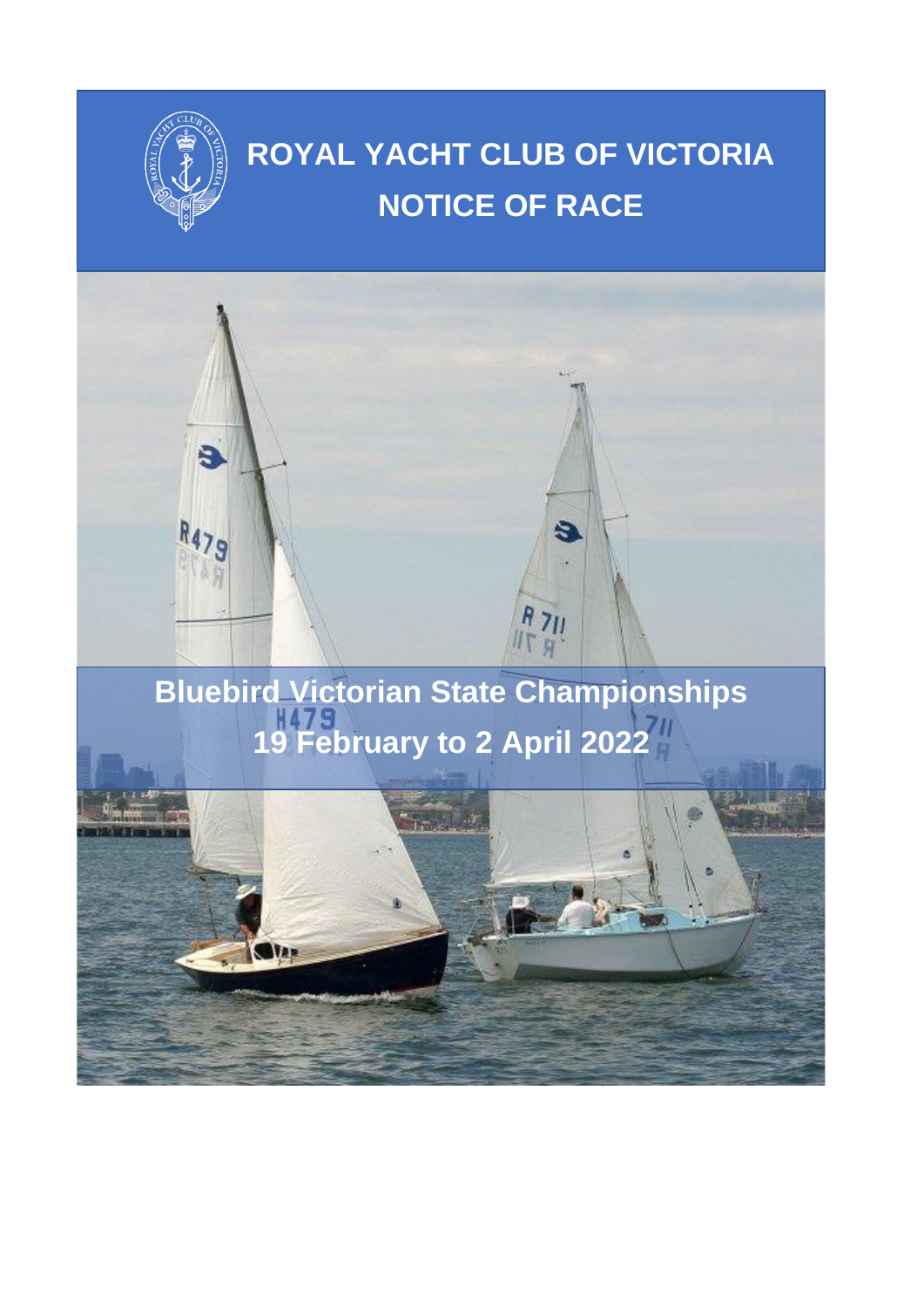# **Bluebird Victorian State Championships 2022 Notice of Race**

The Bluebird Class Association (Association) in conjunction with the Royal Yacht Club of Victoria Inc. (RYCV) invites owners of eligible boats to apply for entry to the Bluebird Victorian State Championship (Championship) to be held on Hobson's Bay. The Organising Authority (OA) is RYCV under the following conditions.

## **1 RULES**

- 1.1 The event is governed by the rules as defined in The Racing Rules of Sailing including the prescriptions of Australian Sailing (RRS)
- 1.2 The Australian Sailing (AS) Special Regulations Part 1 Category 6 will apply.
- 1.3 The Bluebird Association Class Rules will apply
- 1.4 Reasonable actions by event officials to implement COVID-19 guidance, protocols, or legislation, even if they later prove to have been unnecessary, are not improper actions or omissions.
- 1.5 [DP] Denotes a rule for which the penalty will be applied by Race Committee without a hearing. This changes RRS 63.1 and A5.
- 1.6 [NP] Denotes a rule for which that a boat may not protest another boat for breaking that rule. This changes RRS 60.1(a).

### **2 SAILING INSTRUCTIONS**

2.1 The sailing instructions will be available from the Regatta page of the RYCV website<http://rycv.com.au/bluebird-victorian-state-championships-2022/> from 17 February 2022

## **3 COMMUNICATION**

- 3.1 The official notice board is located at the Western Entrance of the RYCV Clubhouse rooms
- 3.2 [DP] While racing except in an emergency a boat shall not make voice or data transmissions and shall not receive voice and data transmissions or data communication that is not available to all boats.
- 3.3 The race committee will operate on VHF Ch 15, unless otherwise advised during the briefing.

### **4 ELIGIBILITY AND ENTRY**

- 4.1 The Championship is open to Bluebird Class boats, on the register of a yacht club affiliated with Yachting Australia (YA)
- 4.2 Eligible boats shall be entered only by financial members of the Bluebird Class Association by registering online at [http://rycv.com.au/bluebird-victorian-state](http://rycv.com.au/bluebird-victorian-state-championships-2022/)[championships-2022/](http://rycv.com.au/bluebird-victorian-state-championships-2022/)
- 4.3 Casual race entries shall close at 1700 on the Friday before each race day.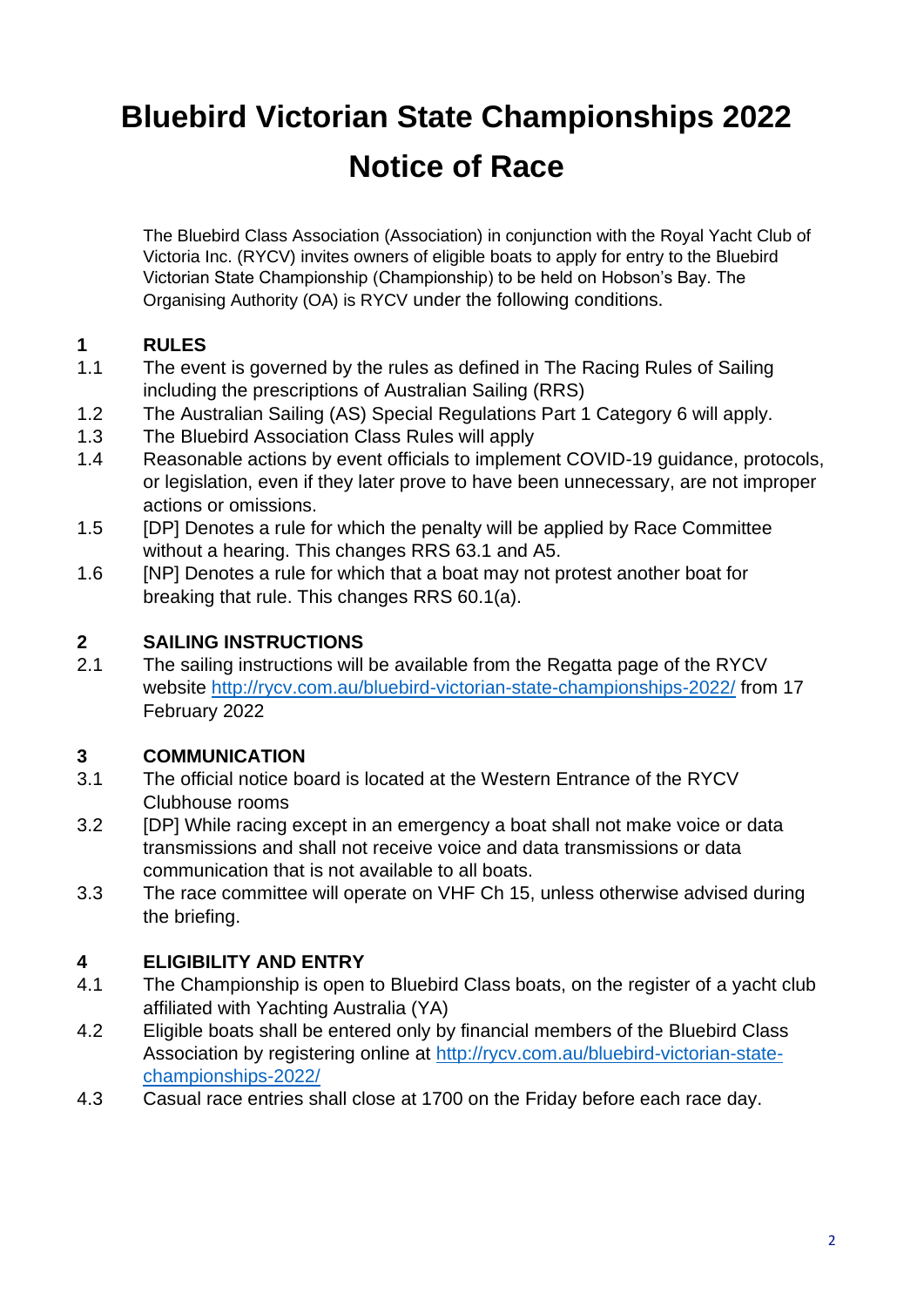## **5 FEES**

- 5.1 Series Fee is \$85.00
- 5.2 Casual Fee per race is \$30.00

### **6 SCHEDULE**

| <b>Warning Signal</b> |                                     |
|-----------------------|-------------------------------------|
| 1045hrs               | Race 1 and Race 2 ASAP after race 1 |
| 19 February 2022      |                                     |
| 1255hrs               | Race 3 Long Race                    |
| 5 March 2022          |                                     |
| 1255hrs               | Race 4 and Race 5 ASAP after race 4 |
| 19 March 2022         |                                     |
| 1055hrs               | Race 6 and Race 7 ASAP after race 6 |
| 2 April 2022          |                                     |

# **7 EQUIPMENT INSPECTION**<br>**7.1 IDP1** At the direction from the

[DP] At the direction from the RO, a boat or equipment may be inspected at any time for compliance with the class rules, AS equipment regulations, and the sailing instructions.

### **8 VENUE**

8.1 Racing will take place on the waters of Hobsons Bay

### **9 COURSES**

9.1 Courses will be as described in the Sailing Instructions

### **10 SCORING**

- 10.1 The scoring system is as detailed in Appendix A of RRS.
- 10.1.1 Up to 7 races may be included.
- 10.1.2 The minimum number of races to be sailed to constitute a series is three.
- 10.1.3 As allowed in part A2.1, after four races have been completed a boat's worst score shall be discarded.
- 10.1.4 Races will only be sailed on days that are scheduled

### **11 RISK STATEMENT**

11.1 RRS 3 states: 'The responsibility for a boat's decision to participate in a race or to continue to race is hers alone.' By participating in this event each competitor agrees and acknowledges that sailing is a potentially dangerous activity with inherent risks. These risks include strong winds and rough seas, sudden changes in weather, failure of equipment, boat handling errors, poor seamanship by other boats, loss of balance on an unstable platform and fatigue resulting in increased risk of injury. **Inherent in the sport of sailing is the risk of permanent, catastrophic injury or death by drowning, trauma, hypothermia, or other causes.**